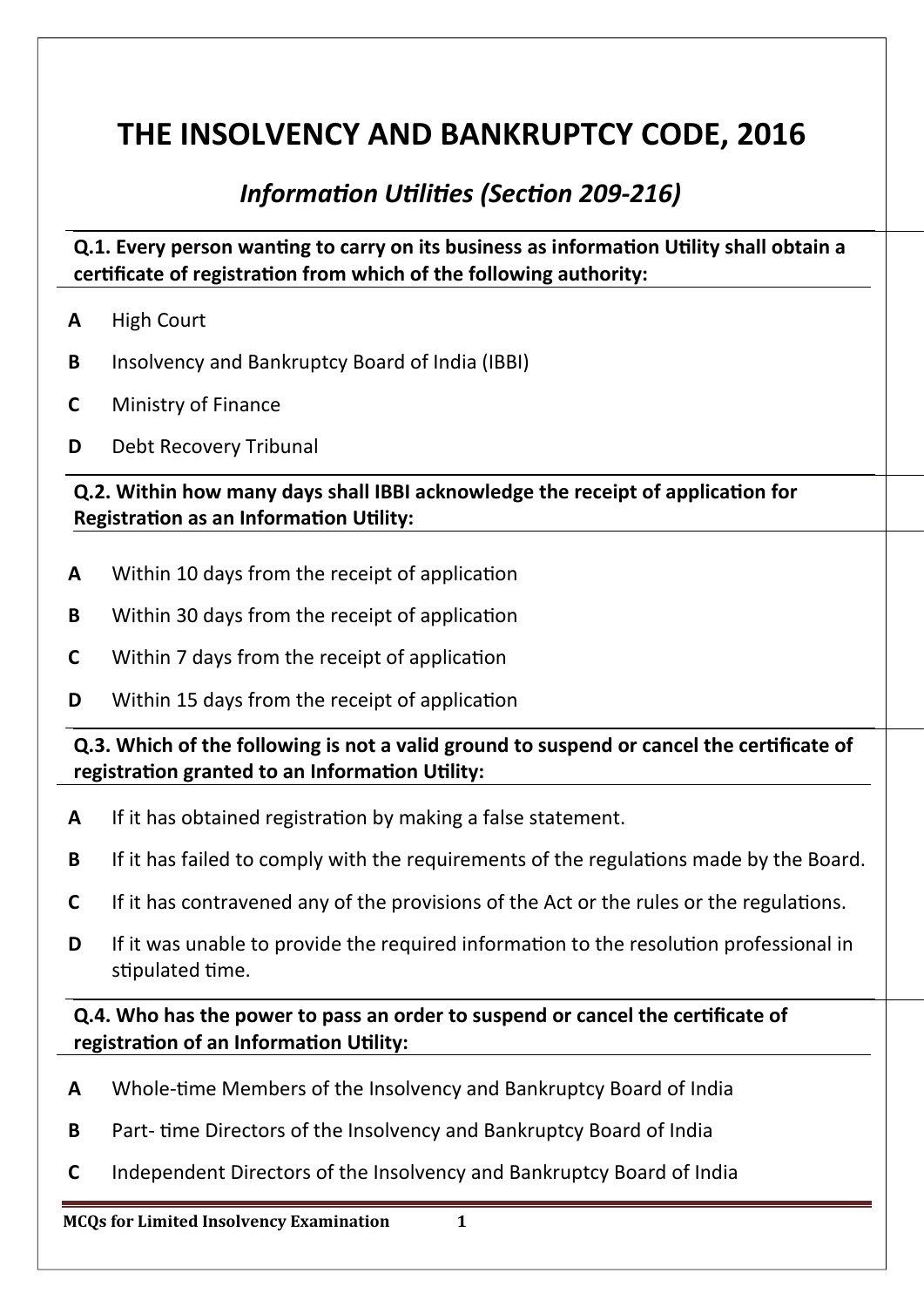**D** Chairperson of the Insolvency and Bankruptcy Board of India

**Q.5. Any Information Utility which is aggrieved by an order of the Insolvency and** Bankruptcy Board of India suspending or cancelling a certificate of registration or **Rejecting an application for registration an an IU, may file an appeal to:** 

- **A** High Court
- **B** National Company Law Appellate Tribunal
- **C** Company Law Board
- **D** National Company Law Tribunal

# **Q.6. Which of the following is required to be set up by an Information Utility in order to** take into account the objectives sought to be achieved by it under this Code:

- A Auditing Board
- **B** Governing Board
- **C** Monitoring Board
- **D** Advisory Board

# **Q.7. Which of the following is not an obligation of an Information Utility:**

- A Publish such statistical information as may be specified by regulations.
- **B** Meet such minimum service quality standards as may be specified by regulations.
- **C** Have inter-operatability with other information utilities.
- **D** Rejection of financial information submitted via electronic means

#### **Q.8. Every Information Utility shall create and store financial information in:**

- **A** Coded language
- **B** Various diferent formats
- **C** Universally accessible format
- **D** Shall not store at all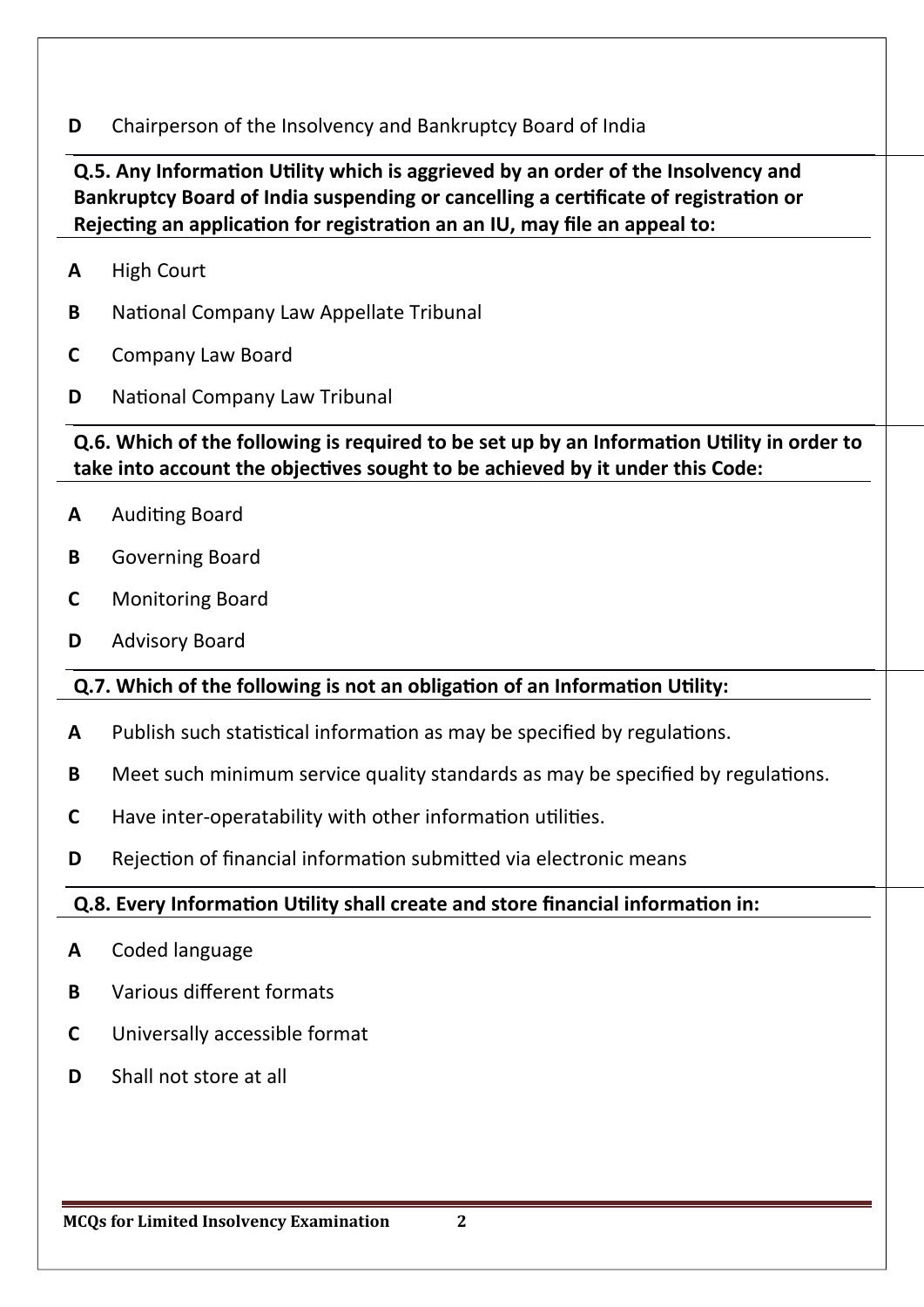**Q.9. For the purpose of providing core services, an Information Utility does not have an obligation to:** 

- **A** provide services to a user based on its explicit consent
- **B** guarantee protection to the rights of users
- **C** adopt secure systems for information flows
- **D** outsource the provision of core services to a third-party service provider

**Q.10. What is the procedure to update/modify/rectfy errors in the financiail**  information submitted by any person to an Information Utility:

- A Information can be updated/ modified/ rectified in the information utility database by logging in the online platform
- **B** Once information is submitted to the Information Utility, the same cannot be updated/modified/rectified
- **C** An application needs to be made to the Information Utility stating reasons, in the manner and time as may be specified
- **D** Special permission needs to be obtained from IBBI to update/modify/rectify any information submitted to the Information Utility.

# *Insolvency and Bankruptcy Board of India (Information Utilities) Regulations, 2017*

**Q.1.On which date the Insolvency and Bankruptcy Board of India (Information Utilities) Regulation came into force:** 

- A  $28^{th}$  May, 2016
- **B** 5 August, 2016
- C  $31<sup>st</sup> March, 2017$
- D  $1<sup>st</sup>$  April, 2017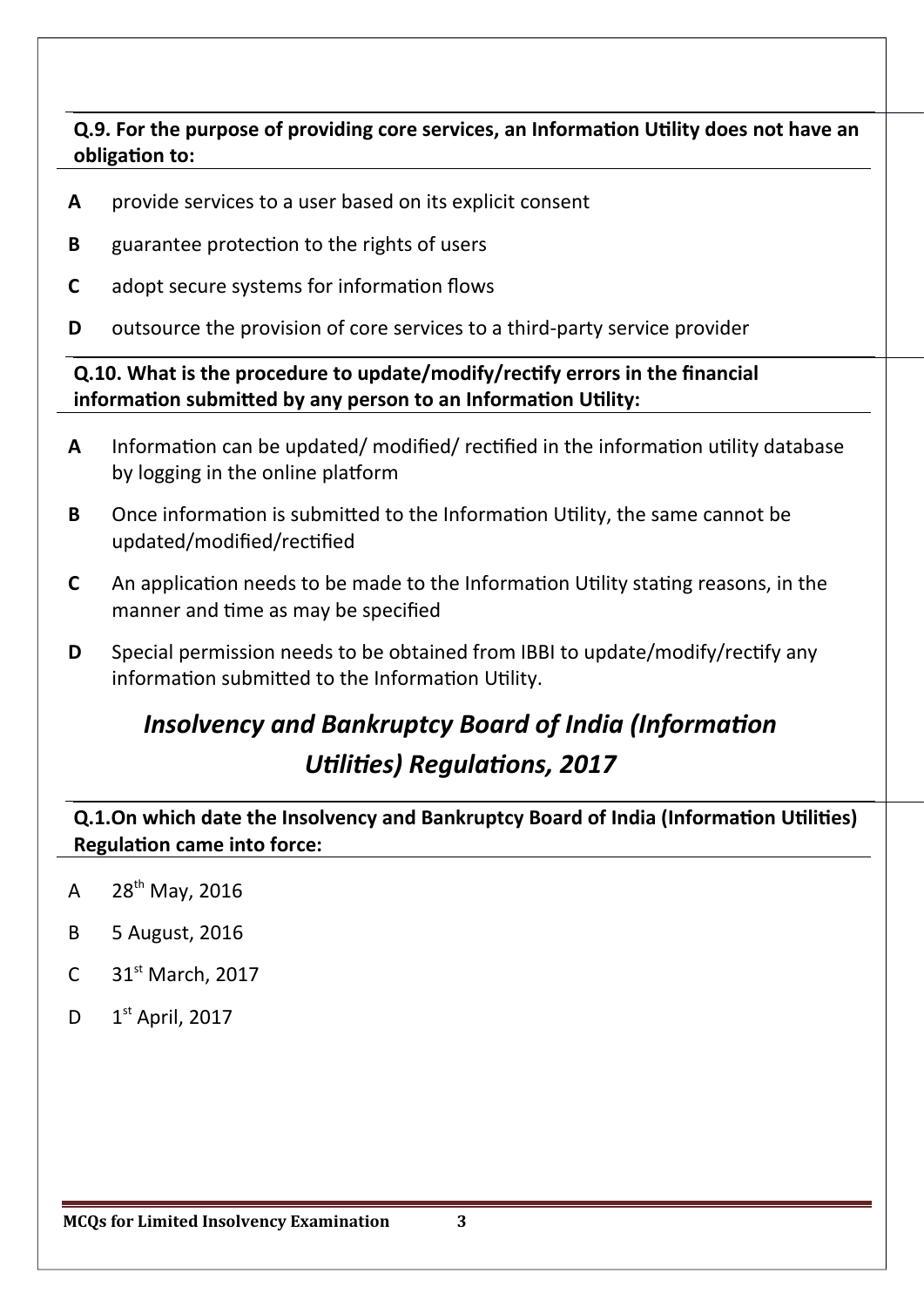# **Q.2. Which of the following condition is not an eligibility criteria required for registration** of a person being a public company as an Information Utility under the IBBI (IU) **Regulations, 2017:**

- A its sole object is to provide core services and other services under these regulations, and discharge such functions as may be necessary for providing these services.
- B not more than 51 percent of its total voting power or its paid up capital is held. directly or indirectly, by persons resident outside India
- C it has minimum net worth of fifty crore rupees
- D the person itself, its promoters, its directors, its key managerial personnel, and persons holding more than 5%, directly or indirectly, of its paid-up equity share capital or its total voting power, are fit and proper persons:

# **Q.3. An application for the renewal of the registration of Information Utilities shall be Made:**

- A at least three months before the expiry of its registraton
- B at least twelve months before the expiry of its registraton
- C at least six months before the expiry of its registraton
- D at least nine months before the expiry of its registration

# **Q.4. The Insolvency and Bankruptcy Board of India may grant or renew the Certificate of Registration within:**

- A Thirty days of the receipt of the applicaton excluding the tme given for removing the deficiencies, clarifications and presenting documents
- B Six months of the receipt of the application including the time given for removing the deficiencies, clarifications and presenting documents
- C Sixty days of the receipt of the applicaton excluding the tme given for removing the deficiencies, clarifications and presenting documents
- D Sixty days of the receipt of the application including the time given for removing the deficiencies, clarifications and presenting documents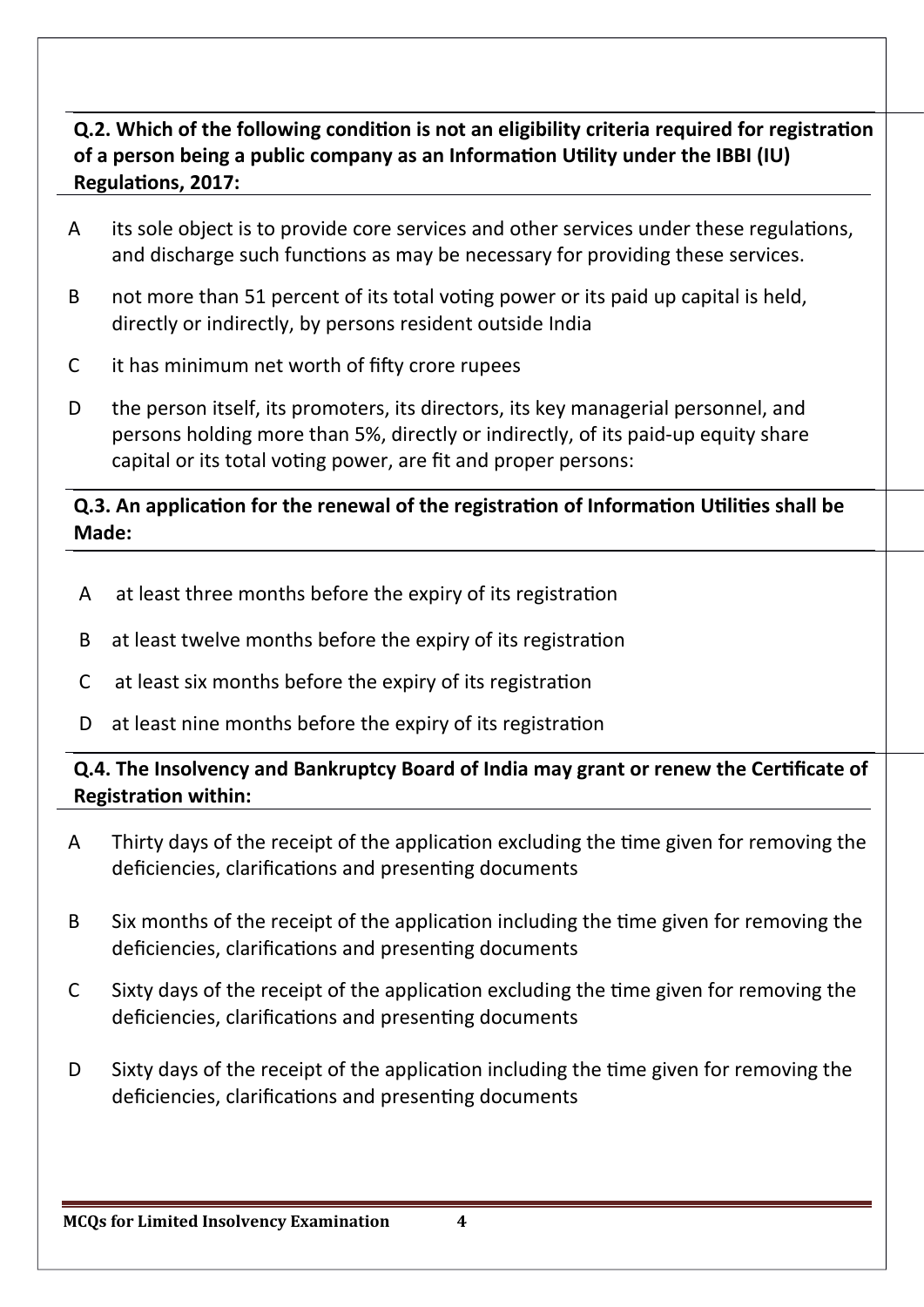# **Q.5. The Certificate of Registration shall be valid for the period of:**

- A Five years from the date of the issue
- B Five years from the date of the application
- C Seven years from the date of issue
- D Ten years from the date of issue

**Q.6. Any person seeking to establish an information utility shall make an application** regarding "In-principle approval" to:

- A National Company Law Tribunal
- B High court
- C Insolvency and Bankruptcy Board of India
- D National Company Law Appellate Tribunal

**Q.7. Who amongst the following is not authorised to acquire or hold up to twenty five** percent of the paid up equity share capital or total voting power of an Information utility:

- A Government Company
- B Stock Exchange
- C Private Company
- D Bank

# **Q.8. The provisions of Regulation 8 shall not apply to the holding of shares or voting power** by:

- A Insurance Company
- B Central Government or a State Government
- C Bank
- D Depository

#### **Q.9. How many Directors on the Governing Board of an Information Utility shall be Independent Directors:**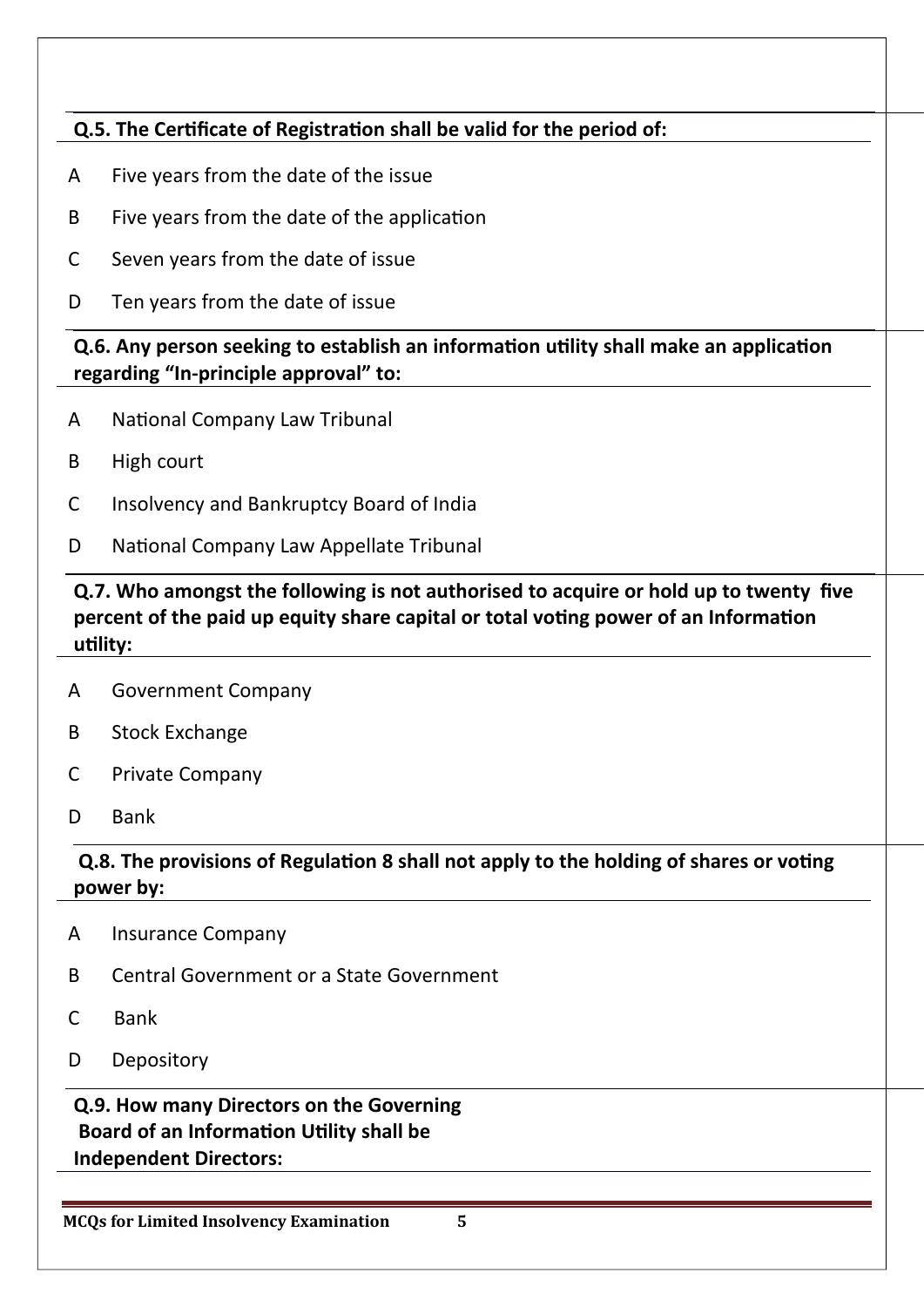- A Not less than the number of shareholder directors
- B Equal to shareholder directors
- C At least two directors
- D At least one director

**Q.10. What is the minimum number of Independent Directors required to be present** during the meeting of the Governing Board of an Information Utility:

- A At least one Independent Director
- B At least two Independent Directors
- C At least three Independent Directors
- D One fourth of the total number of Independent Directors

**Q.11 To which of the following authority shall the Compliance Officer report,** Immediately and independently, with regard to ensuring compliance of provisions of the Code by the Information Utility:

- A National Company Law Tribunal
- B Insolvency Professionals Agency
- C Governing Board of the Information Utility
- D Insolvency and Bankruptcy Board of India

#### **Q.12. Who can remove or appoint a compliance officer as mandated under Regulation 11:**

- A Regulatory Committee of the Information Utility
- B Insolvency and Bankruptcy Board of India
- C Governing Board of the Information Utility
- D National Company Law Tribunal

**Q.13. Which of the following regulation provides for the establishment of the Grievances Redressal Committee by an Information Utility:** 

- A Regulation 12
- B Regulation 9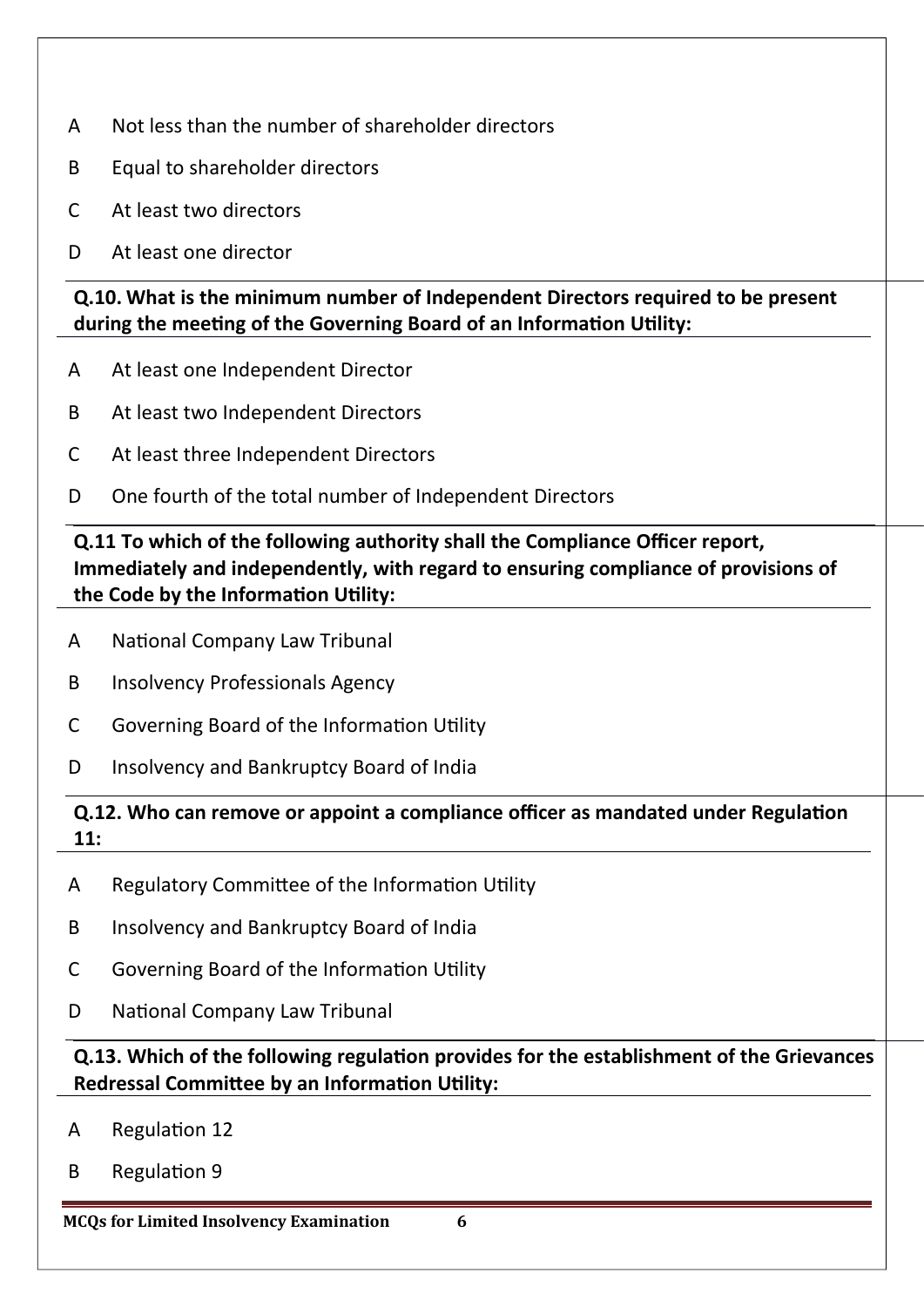#### C Regulation 10

D Regulation 11

# **Q.14. Provisions regarding Technical Standards and Bye Laws are laid down under which Of the following chapter of the IBBI (Information Utilities) Regulations, 2017:**

- A Chapter I
- B Chapter V
- C Chapter III
- D Chapter IV

**Q.15. Which of the following lays down the Technical Standards as per the Insolvency** and Bankruptcy Board of India (Information utilities) Regulations, 2017:

- A IBBI on recommendatons of Technical Commitee
- B Governing Board of the Information Utility
- C Regulatory commitee

# D Grievance Redressal Commitee

**Q.16.The Technical Committee constituted under the IBBI (Information Utilities)** Regulations, 2017 shall have a minimum of **who have special knowledge and** experience in the field of law, finance, economics, information technology or data management:

- A Five members
- B Two members
- C Three members
- D Four members

#### **Q.17. Which of the following is not true regarding the Bye-laws of Information Utilities:**

- A The Bye-laws of the Information Utility shall be in compliance with the Insolvency and Bankruptcy Code, 2016
- B The Bye-laws of the Information Utility shall be in compliance with the Technical **Standards**
- C The Bye-laws of the Informaton Utlity shall provide for the risk management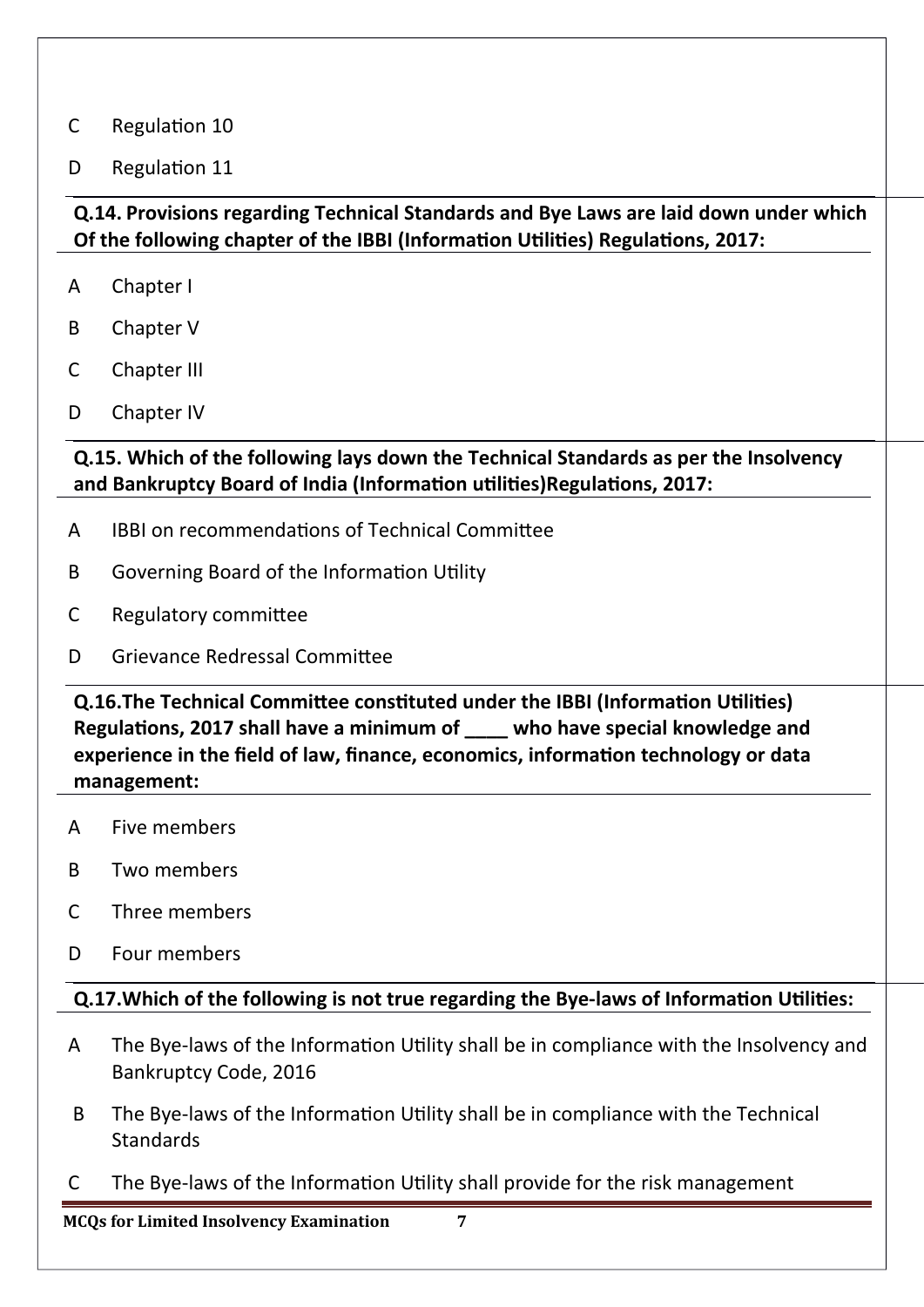D The Bye-laws of the Information Utility shall not provide for rights of users.

# **Q.18. A governing body may amend the bye laws of the Information Utility:**

- A By a resoluton passed by votes in favour being not less than three tmes the number of the votes, if any, cast against the resolution
- B By a resoluton passed by votes in favour being not less than twice the number of the votes, if any, cast against the resolution
- C By a resoluton passed by votes in favour being not less than one-tenth the number of the votes, if any, cast against the resolution
- $D$  By a resolution passed by way of simple majority

**Q.19.** What is the time period within which the Information Utility has to file the copy of the resolution passed for amending the bye-laws with the Insolvency and Bankruptcy **Board of India for its approval:** 

- A Within three days from the date of its passing
- B Within Seven days from the date of its passing
- C Within Ten days from the date of its passing
- D Within thirty days from the date of its passing

**Q.20. What is the time period within which the Information Utility has to file the printed** copy of the amended bye-laws with the Insolvency and Bankruptcy Board of India for approval:

- A Within three days from the date when such amendment is made efectve
- B Within Seven days from the date when such amendment is made effective
- C Within Ten days from the date when such amendment is made efectve
- D Within fifteen days from the date when such amendment is made effective

**Q.21. With how many information utilities can a person, who is once registered with an Information Utility, register:** 

A A person registered with an informaton utlity can register with another Informaton Utility only with the approval of IBBI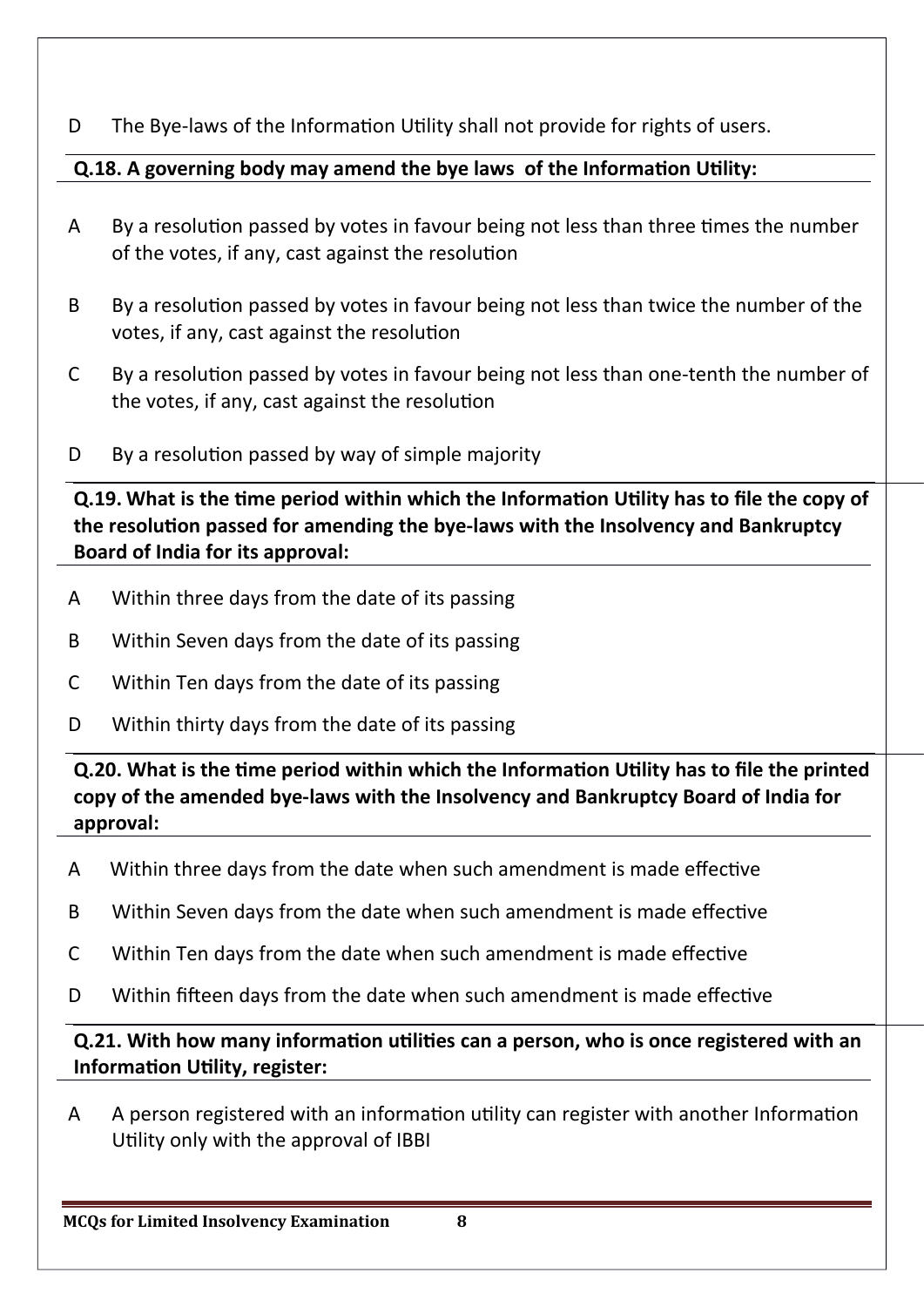- B A person can register with as many Information Utilities as he likes
- C A person registered once with informaton utlity shall not register itself with any Information Utility again
- D A person can register again but not with more than two Information Utilities in total

**Q.22. A debt transaction has creditor A and C and debtor B. Which statement is correct** with regard to submission or access of information from Information Utilities in respect of this transaction:

- A All the parties i.e. the creditor and the debtor shall use the same Information Utility for submission or access to informaton
- B The creditors shall use the same informaton utlity for submission or access to information while the debtor shall use different information utility
- C Information can be submitted or accessed from only to the Information Utility to which creditors have approached
- D A, B and C can use any Information Utility which they want to in this transaction.

# **Q.23. An information to be submitted to the Information Utility be submitted in:**

- A Form C of the Schedule to the Information Utilities Regulation
- B The manner prescribed by the Insolvency and Bankruptcy Board of India
- C Form A of the Schedule to the Information Utilities Regulation
- D The manner as may be deemed fit by the person applying

**Q.24. On completion of the processes of authentication and verification of the** information regarding default, the Information Utility does not provide such information and status of authentication to:

- A Creditor of the debtor who has defaulted
- B Debtor, who has defaulted in making the payment
- C Parties to the debt in respect of which the Information of default has been received
- D Sureties to the debt in respect of which the Information of default has been received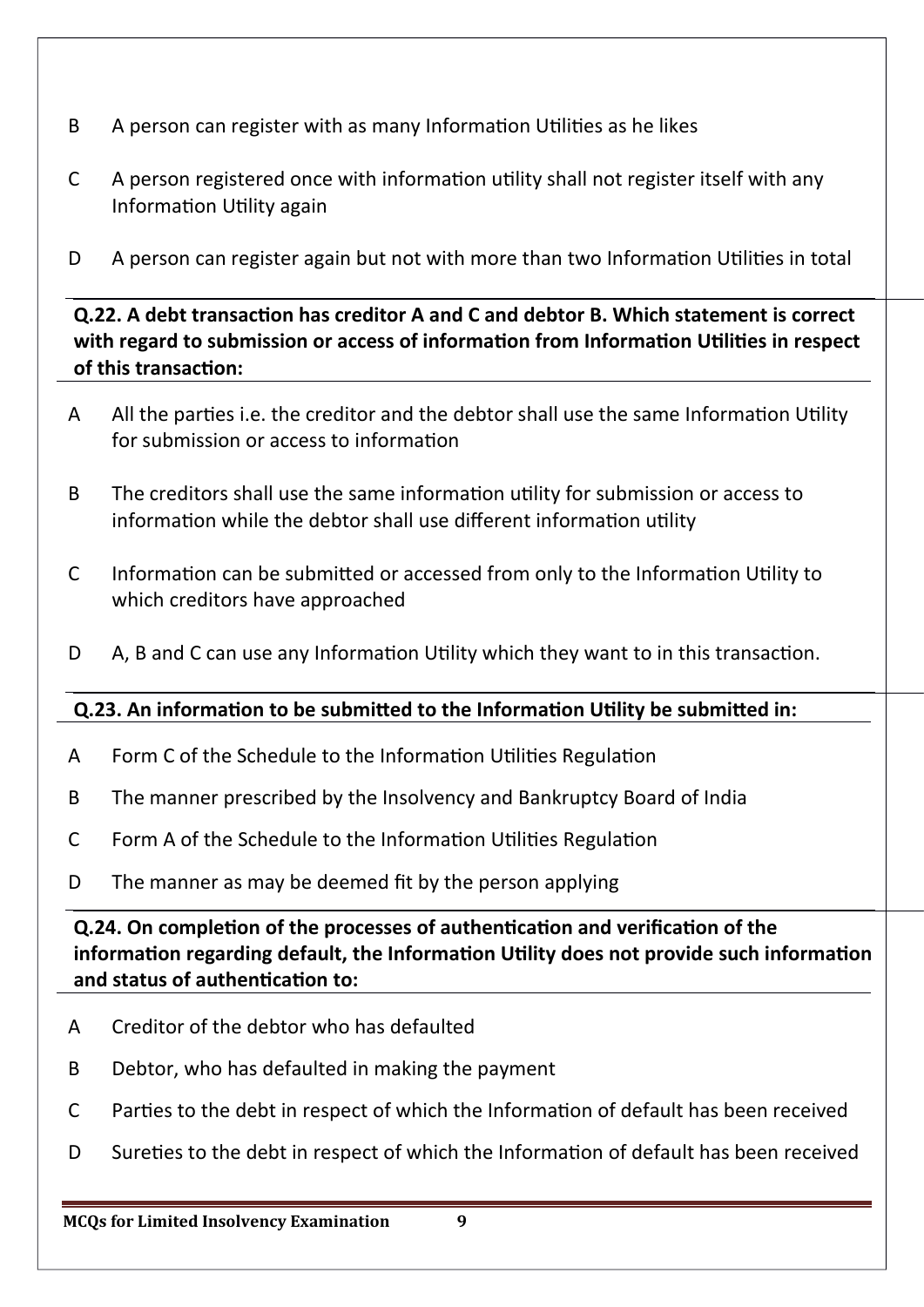# **Q.25. Which of the following is true regarding the storage of information by an** information utility:

- A it may store all informaton in a facility located in or outside India
- B it shall store all informaton in a facility located outside India
- C it shall store all information in a facility located in India which may or may not be governed by laws of India
- D it shall store all information in a facility located in India which shall be governed by laws of India

#### **Q.26. An Information Utility is not bound to allow access to the information stored with** it to:

- A The insolvency professional, to the extent provided in the Code
- B The user, even though he has not submitted the information
- C Adjudicating Authority
- D IBBI

**Q.27. The Board may grant in-principle approval to a person who seeks to establish itself as an informaton utility subject to such conditons as it deems fit for a period not exceeding:** 

- A One year
- B Two years
- C Three years
- D Five years

**Q.28. How much fees is charged by Information Utility to provide an annual statement of all** information pertaining to the user:

- A Rs. 1000/- per annum
- B Free of cost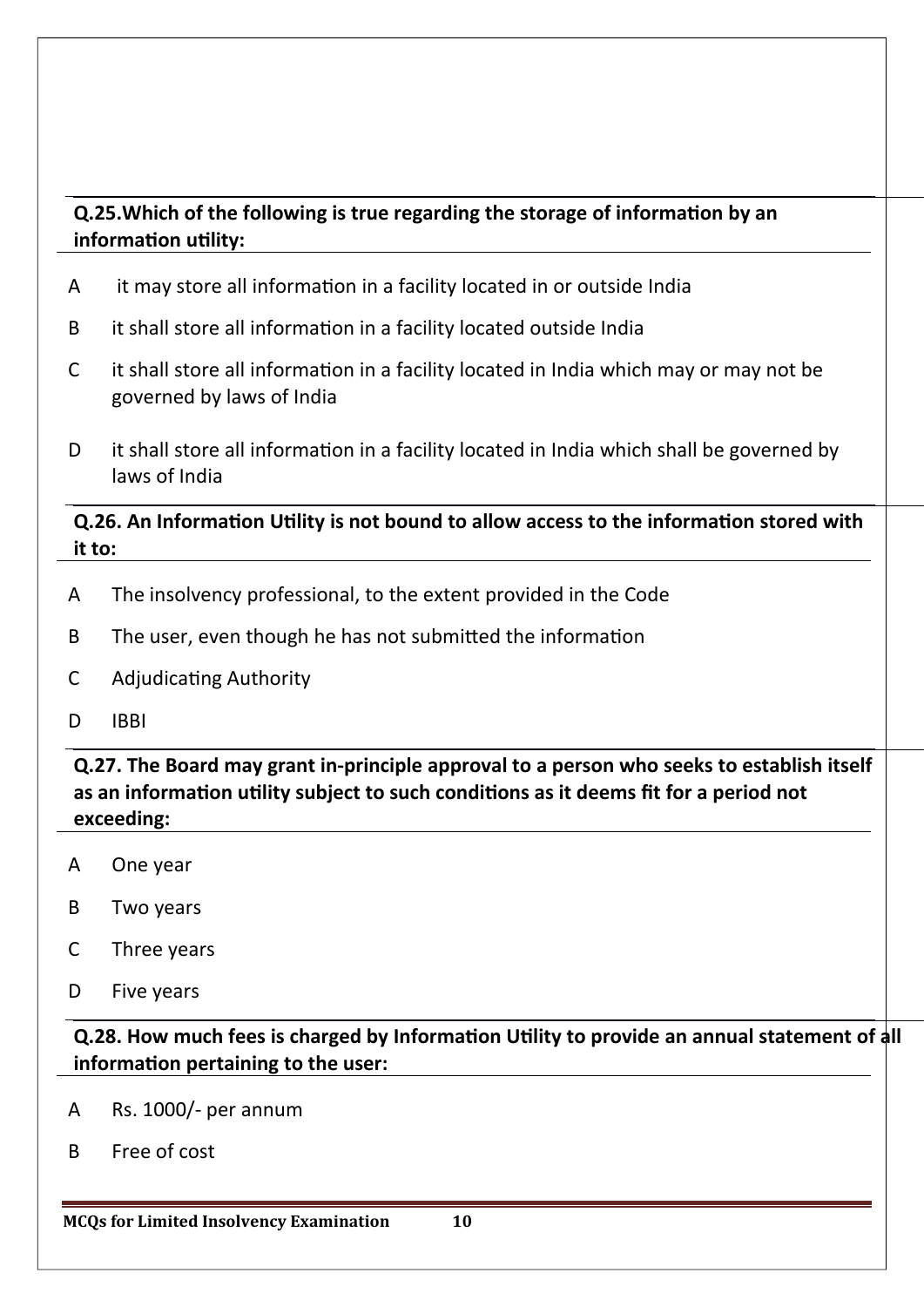#### C Rs. 2 per page

#### D Rs. 5000/- per annum

# **Q.29. Provisions relating to the porting of information from registries are provided in** which of the following regulations of the Insolvency and Bankruptcy Board of India **(Information Utilities) Regulation, 2017:**

- A Regulation 26
- **B** Regulation 25
- C Regulation 22
- D Regulation 21

**Q.30. Which of the following is not a duty of the user as provided in the Insolvency and Bankruptcy Board of India (Information utilities) Regulation, 2017:** 

- A To update the information submitted by it to the Information Utility
- B Correct the informaton as soon as it fnds erroneous
- C Give reasons for every information corrected by him
- D Notify and submit to the functionality any erroneous information

#### **Q.31. Which of the following chapters deal with the duties of Information Utility:**

- A Chapter IV
- B Chapter V
- C Chapter VII
- D Chapter VI

#### **Q.32. Which of the following is not a duty of an Information Utility:**

- A To provide services to diferent users based upon their explicit consent
- B To outsource core services to third party service provider
- C To transfer information submitted by the user and stored with it to another information utility on request of the user
- D To adopt secure systems for information flows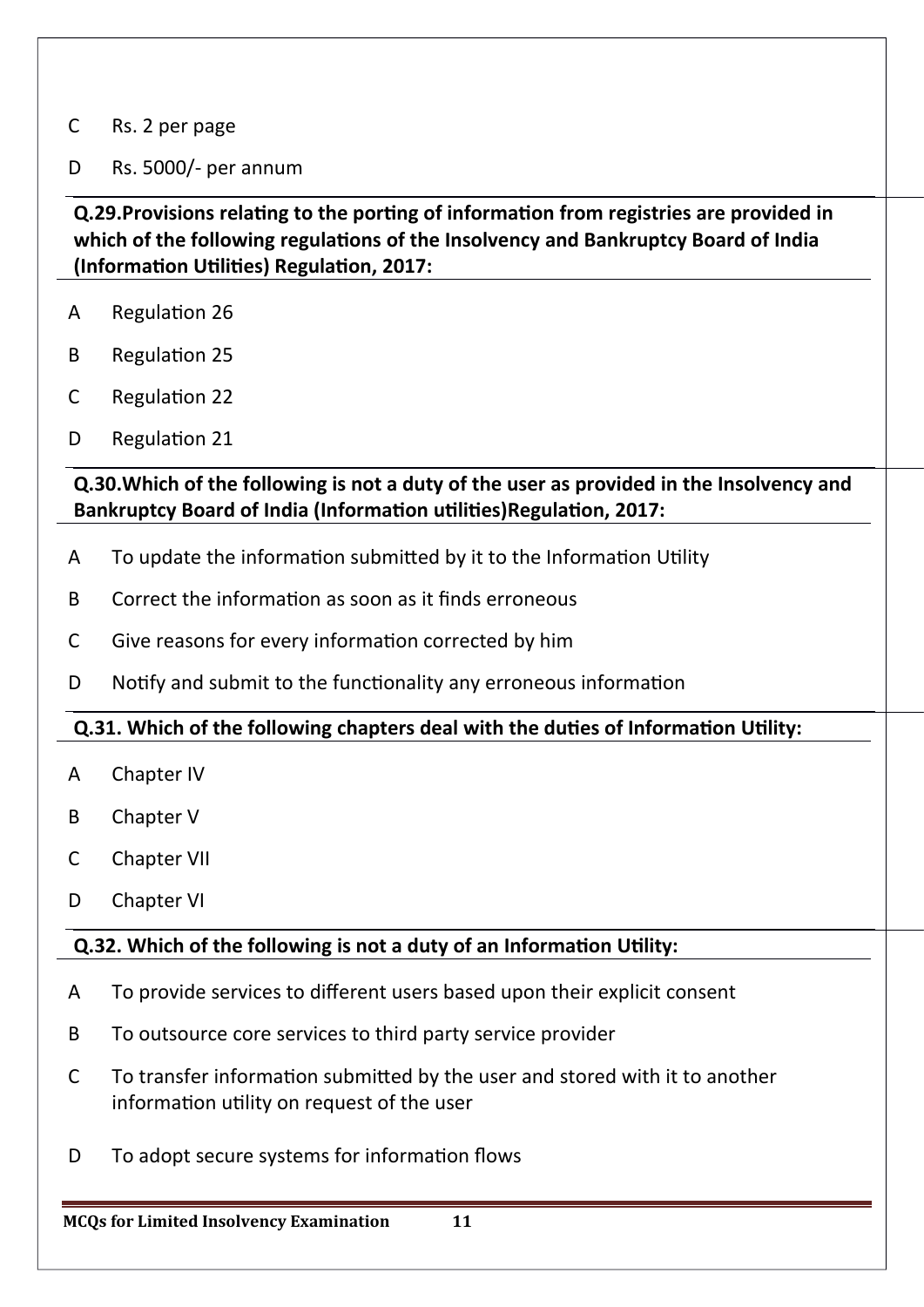# **Q.33. An Information utility shall not provide an access to the registers, reports and** minutes submitted by an insolvency professional under regulation 38 (1) to:

- A IBBI
- B Adjudicating authority
- C Insolvency professional concerned
- D Creditor

# **Q.34. Within how many days shall the IBBI approve the application for surrender of** certificate of registration filed by an Information Utility:

- A Seven days from the receipt of the application
- B Fourteen days from the date of publication of the notice inviting objections
- C Thirty days from the last date of submission of objectons
- D Thirty days from the receipt of the application

# **Q.35. Which of the following deals with the application for certificate of registration:**

- A Form A in the Schedule to the Information Utilities Regulations
- B Form B in the Schedule to the Information Utilities Regulations
- C Form C in the Schedule to the Information Utilities Regulations
- D Form D in the Schedule to the Information Utilities Regulations

# **Q.36. The order in disposal of a show cause notice passed under Regulation 41(7) by the IBBI shall take effect from:**

- A the date of the pronouncement of such order
- B the expiry of thirty days from the issue of such order
- C the expiry of forty days from the date of the issue of such order
- D the expiry of sixty days from the date of the issue of such order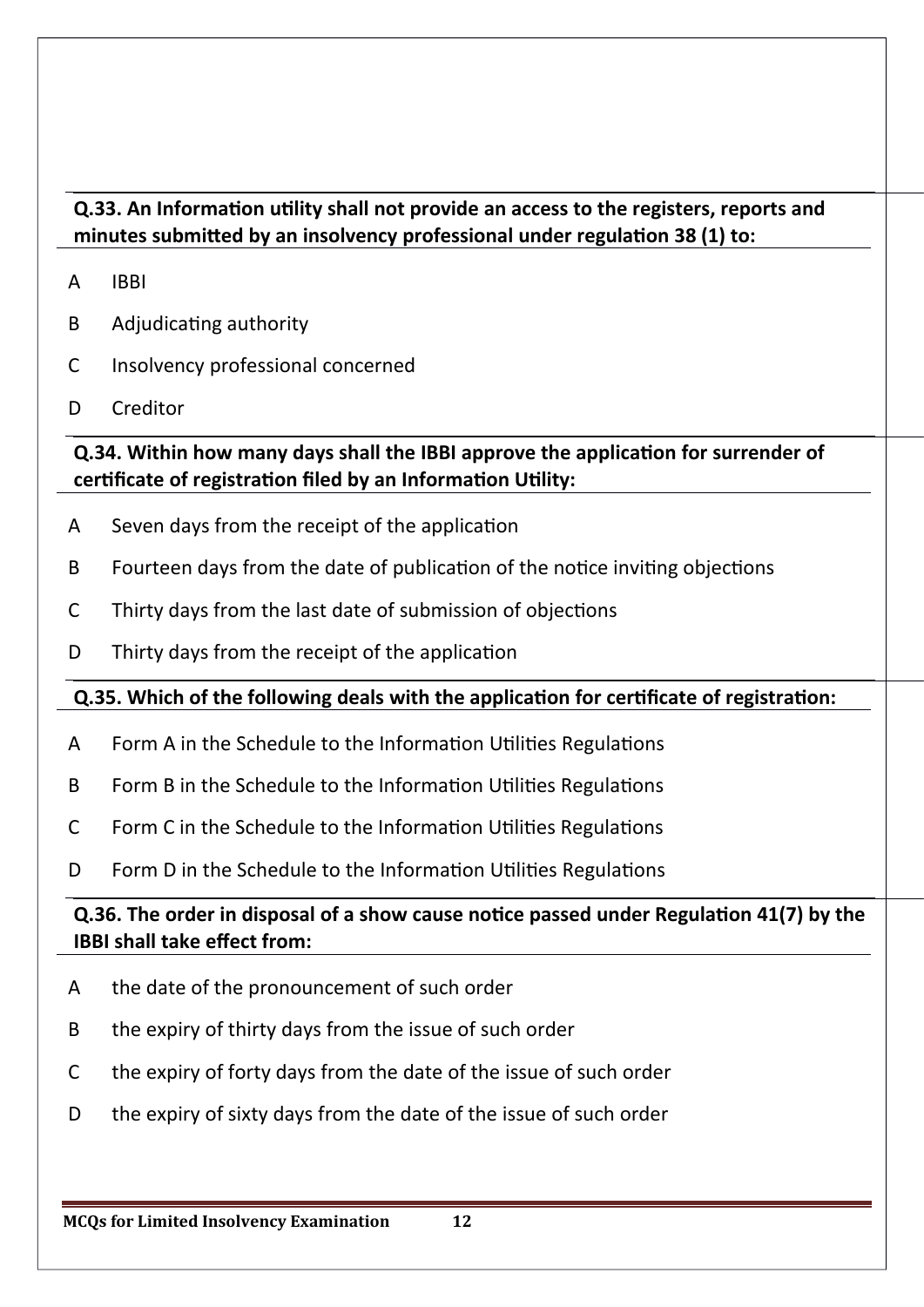# **Q.37. An appeal may be preferred by an information utility to NCLAT under Regulation** 42, against the order issued to it under Regulation 41(7) of the IBBI (IU) Regulations, **2017 within:**

- A thirty days of receipt of the order
- B forty five days of receipt of the order
- C ninety days of receipt of the order
- D sixty days of receipt of the order

#### **Q.38. The bye-laws amended by the governing board of the information utility shall** come into effect:

- A On the fifth day of receipt of the approval by the board
- B On the sixth day of receipt of the approval by the board
- C On the seventh day of receipt of the approval by the board
- D On the fifteenth day of receipt of the approval by the board

# **Q.39. An information utility may prefer an appeal under regulation 42 of the IBBI (IU)** Regulation 2017, against the order passed by the IBBI to:

- A A. National Company Law Tribunal
- B. National Company Law Appellate Tribunal
- C. High Court
- D. Debt Recovery Appellate Tribunal

#### **Q.40. An information Utility shall establish an appropriate risk management framework** in accordance with the Technical Standards, if any, which may not provide for:

- A reliable, recoverable and secure systems
- B. provision of core services during disasters and emergencies
- C. business contnuity plans but not including disaster recovery sites
- D. business continuity plans which shall include disaster recovery sites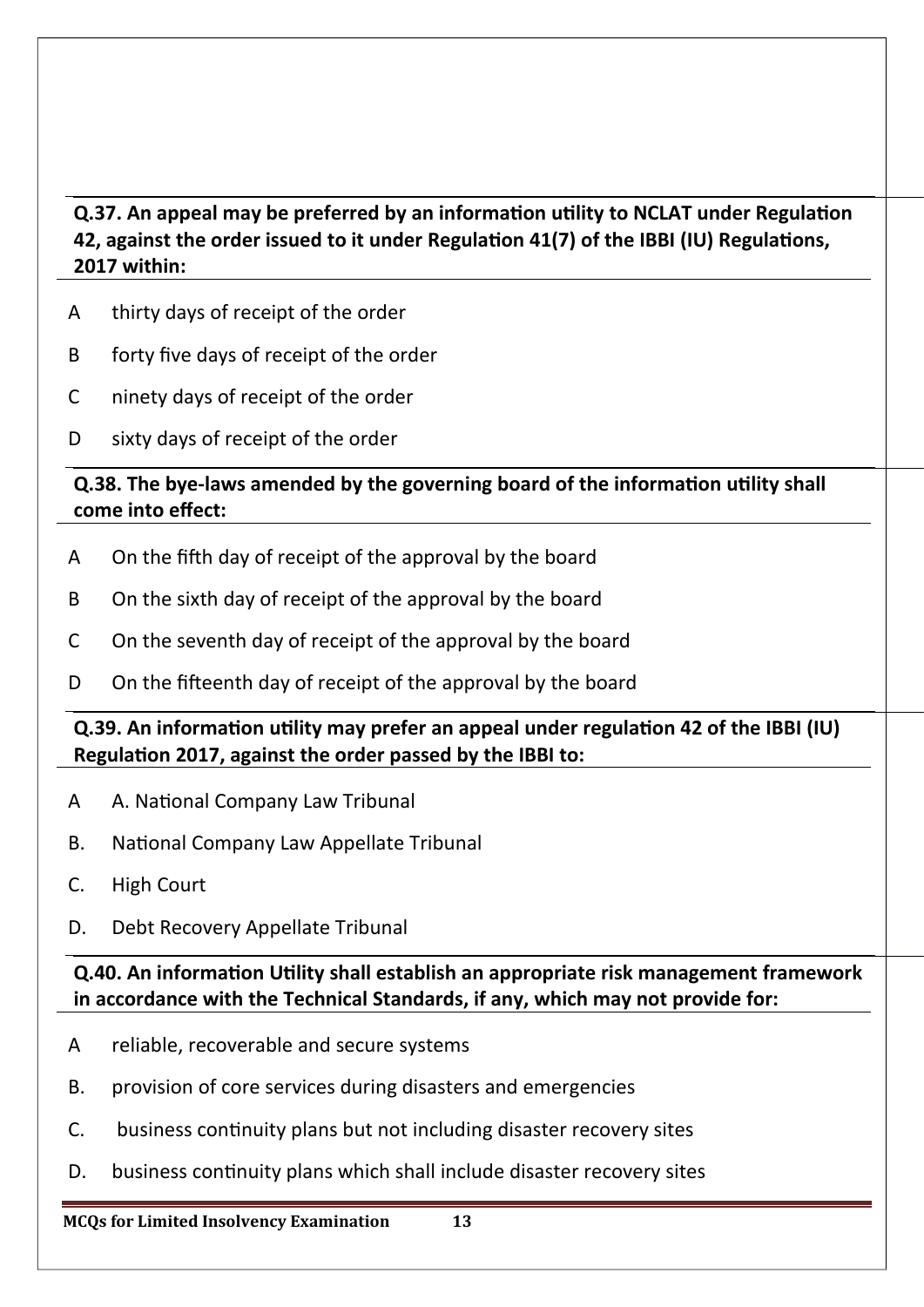# **Q.41. A person eligible for registration as an Information Utility may make an** application to the IBBI along with a fees of:

- A Non-refundable applicaton fee of one lakh rupees
- B. Non-refundable application fee of ten lakh rupees
- C. Non-refundable applicaton fee of fve lakh rupees
- D. Refundable application fees of one lakh rupees

**Q.42. Within how much period shall a person, seeking to be registered as an** Information Utility with IBBI, submit an explanation to IBBI in response to receipt of **Communication from IBBI informing about its opinion regarding non-renewal or non granting of registration as an IU?:** 

- A Within 15 days of receipt of communicaton from IBBI informing about such opinion
- B. Within 30 days of receipt of communication from IBBI informing about such opinion
- C. Within 15 days of passing of the order by IBBI forming such an opinion
- D. Within 45 days of receipt of communication from IBBI informing about such opinion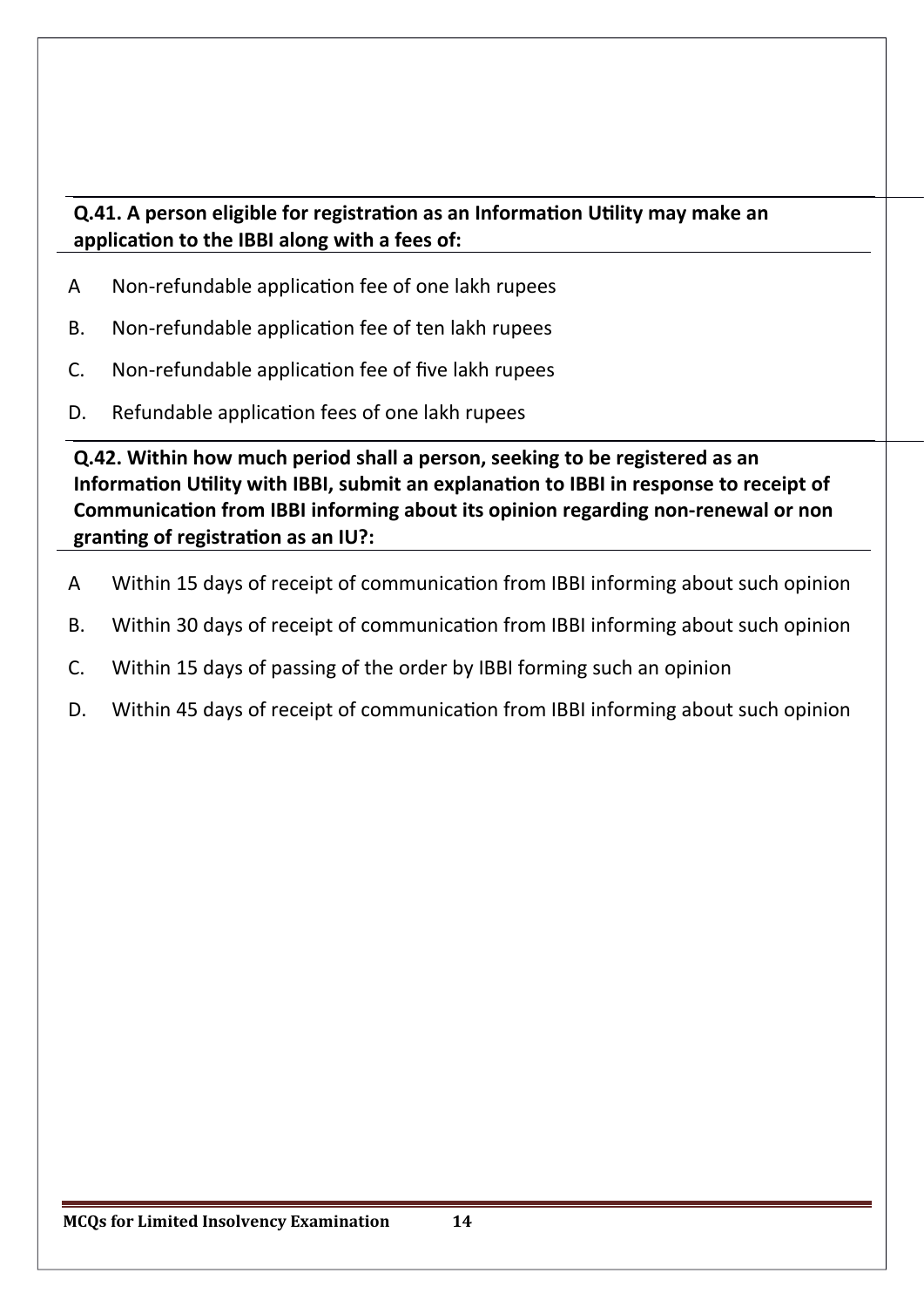#### **ANSWER SHEET**

# *Information Utilities (Section 209-216)*

|    | <b>Q.</b> Ans. |     | <b>Q.</b> Ans. |
|----|----------------|-----|----------------|
| 1. | $\overline{B}$ | 6.  | B              |
|    | 2. C           | 7.  |                |
|    | 3. D           | 8.  |                |
| 4. | A              | 9.  | Ð              |
| 5. | B              | 10. |                |

# *Insolvency and Bankruptcy Board of India (Information utilities)* **Regulations, 2017**

| <u>Ans.</u><br><u>Q.</u> |     | <b>Q.</b> Ans. |
|--------------------------|-----|----------------|
| 1. D                     | 24. | B              |
| 2. B                     | 25. | D              |
| 3. C                     | 26. | B              |
| 4. C                     | 27. | A              |
| 5. A                     | 28. | $\, {\bf B}$   |
| 6. C                     | 29. | A              |
| 7. C                     | 30. | $\mathbf D$    |
| 8. B                     | 31. | D              |
| 9. A                     | 32. | $\, {\bf B}$   |
| 10.A                     | 33. | $\mathbf D$    |
| 11.D                     | 34. | C              |
| 12. C                    | 35. | A              |
| 13.A                     | 36. | $\, {\bf B}$   |
| 14. D                    | 37. | A              |
| 15.A                     | 38. | C              |
| 16.C                     | 39. | B              |
| 17. D                    | 40. | C              |
| 18.A                     | 41. | C              |
| 19. B                    | 42. | A              |